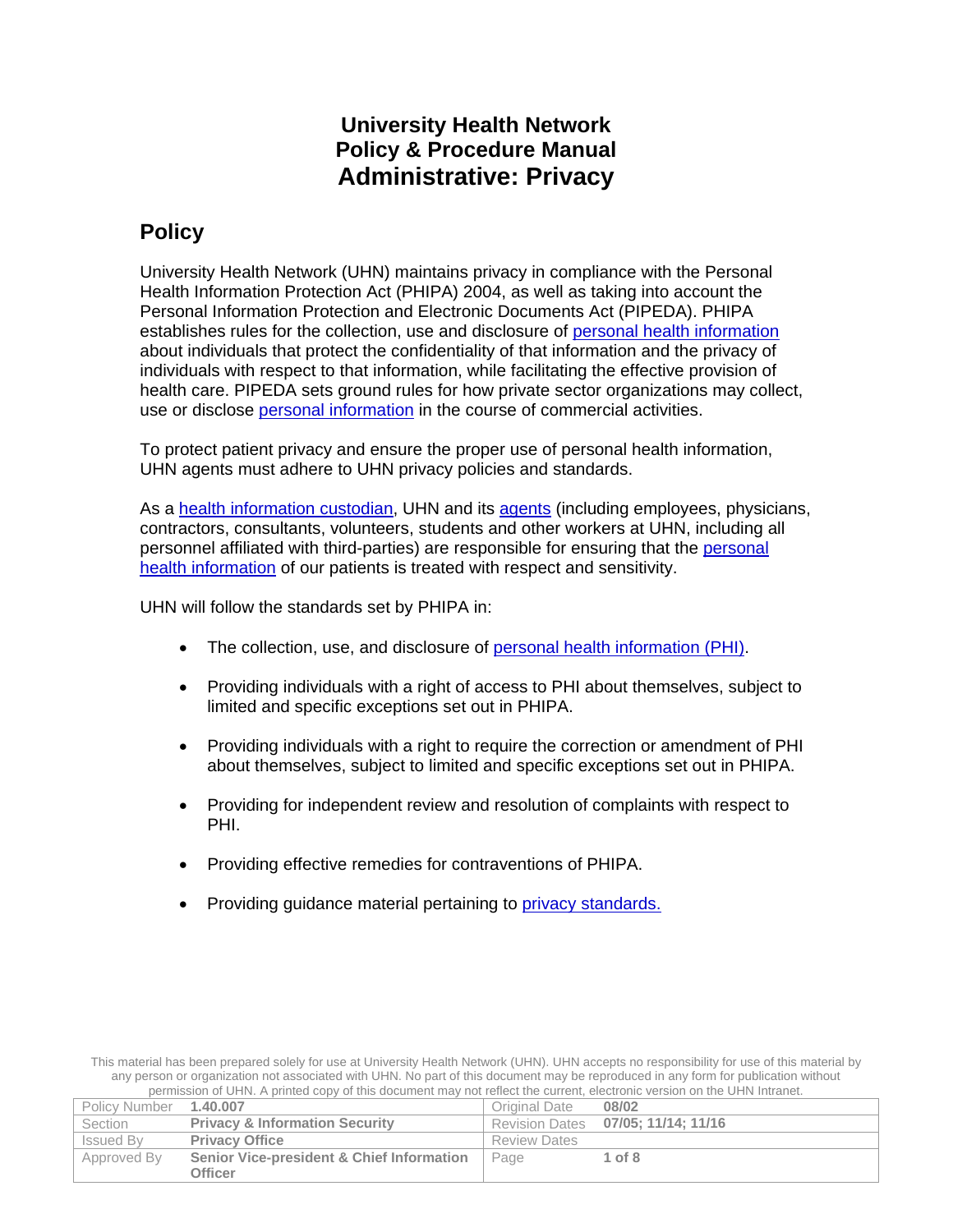## **Consent for the Collection, Use & Disclosure of Personal Health Information**

The knowledge and consent of the individual are required for the collection, use, or disclosure of personal health information, except where inappropriate. (Refer to [Consent](http://documents.uhn.ca/sites/uhn/Privacy/General_Information/How_to_CUD_consent.pdf)  [for the Collection, Use & Disclosure of Personal Health Information](http://documents.uhn.ca/sites/uhn/Privacy/General_Information/How_to_CUD_consent.pdf) on the Privacy [website.](http://intranet.uhn.ca/departments/privacy/))

In certain circumstances, [PHI](#page-6-0) can be collected, used, or disclosed without the knowledge and consent of the individual. For example, legal, medical, or security reasons may make it impossible or impractical to seek consent. Seeking consent may be impossible or inappropriate, for example when the individual is seriously ill or mentally incapacitated. In these circumstances, consent of the individual's substitute decision maker will be sought, where feasible.

UHN may use or disclose personal health information for research purposes without an individual's consent if strict conditions are met (e.g. the approval of a Research Ethics Board), as per PHIPA. For example, a custodian who uses [PHI](#page-6-0) for research and, similarly, a researcher who seeks disclosure of personal health information for research, must both submit a detailed research plan to the UHN [Research Ethics Board](http://intranet.uhnresearch.ca/departments/research-ethics-board) (REB) for approval. In reviewing a research proposal involving the use and disclosure of personal health records, the REB must consider:

- whether the research cannot be reasonably accomplished without access to the information
- the public interest in conducting the research and in protecting privacy
- whether obtaining consent directly is impracticable
- whether adequate safeguards are in place to protect the privacy of individuals and the confidentiality of their information

## **Limiting the Collection, Use & Disclosure of Personal Health Information**

The collection of [PHI](#page-6-0) will be limited to that which is necessary for the purposes identified by UHN; information will be collected by fair and lawful means.

At or before the time [PHI](#page-6-0) is collected, UHN will identify the purposes for which the personal health information is collected. Permitted purposes include:

- the delivery of direct patient care
- the administration of the health care system
- research
- teaching
- statistics
- fundraising
- meeting legal and regulatory requirements as described in PHIPA

| Policy Number    | 1.40.007                                  | Original Date       | 08/02                              |
|------------------|-------------------------------------------|---------------------|------------------------------------|
| Section          | <b>Privacy &amp; Information Security</b> |                     | Revision Dates 07/05; 11/14; 11/16 |
| <b>Issued By</b> | <b>Privacy Office</b>                     | <b>Review Dates</b> |                                    |
| Approved By      | Senior Vice-president & Chief Information | Page                | $2$ of $8$                         |
|                  | Officer                                   |                     |                                    |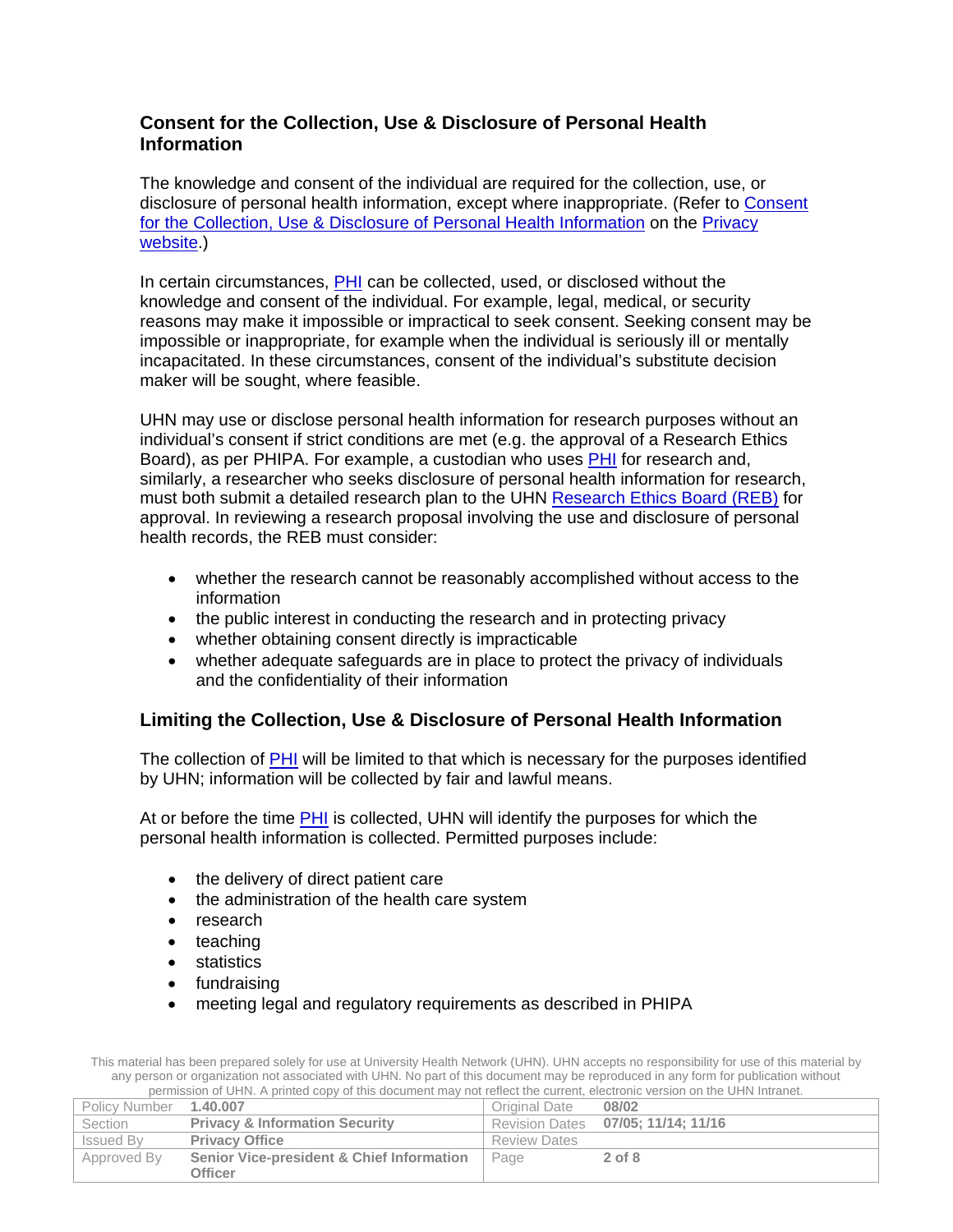UHN may use information from non-UHN organizations if UHN has authority to use for the direct care of a patient.

Refer to [Limiting Collection, Use and Disclosure of Personal Health Information](http://documents.uhn.ca/sites/uhn/Privacy/General_Information/Limiting_CUD.pdf) on the [Privacy website.](http://intranet.uhn.ca/departments/privacy/)

## **Retention, Archiving & Destruction of Personal Health Information**

UHN has established information retention guidelines that define consistent minimum standards and requirements for the length of time [PHI](#page-6-0) and [records of personal health](#page-6-4)  [information](#page-6-4) are to be maintained. (Refer to [Access to Archival Records](http://documents.uhn.ca/sites/uhn/Policies/Administrative/Legal_Affairs/1.30.008.pdf) policy 1.30.008).

UHN has established appropriate practices for the timely and secure disposal of [PHI](#page-6-0) consistent with [confidentiality,](#page-6-5) legal and regulatory requirements. (Refer to [Storage,](http://documents.uhn.ca/sites/uhn/Policies/administrative/privacy__and__information_security/1.40.006-doc.pdf)  [Transport & Destruction of Confidential Information](http://documents.uhn.ca/sites/uhn/Policies/administrative/privacy__and__information_security/1.40.006-doc.pdf) policy 1.40.006).

Researchers are responsible for the storage/retention of research data, as defined in their approved research protocol.

## **Patients' Rights**

Upon request, an individual will be informed of the existence, use, and disclosure of his or her [PHI,](#page-6-0) and will be given access to that information as per [Patient Access to the](http://documents.uhn.ca/sites/uhn/Policies/administrative/privacy__and__information_security/uhnflv027555-doc.pdf)  [Medical Record](http://documents.uhn.ca/sites/uhn/Policies/administrative/privacy__and__information_security/uhnflv027555-doc.pdf) policy 1.40.003 and [Release of Patient Information](http://documents.uhn.ca/sites/uhn/Policies/administrative/privacy__and__information_security/uhnflv027554-doc.pdf) policy 1.40.002. UHN agents may not access their own paper and/or electronic records outside of this process and, by extension, may not directly view their own records in electronic systems.

UHN will make specific information about its policies and practices relating to the management of [PHI](#page-6-0) readily available to individuals. (See Patient Access to the Medical [Record](http://documents.uhn.ca/sites/uhn/Policies/administrative/privacy__and__information_security/uhnflv027555-doc.pdf) policy 1.40.003.)

An individual will be able to address a challenge concerning compliance with this policy.

UHN will inform individuals who make inquiries or lodge complaints of the existence of relevant complaint procedures.

UHN will investigate all complaints. If a complaint is found to be justified, UHN will take appropriate measures, including amending its policies and practices if necessary.

#### **Ensuring Accuracy of Personal Health Information**

UHN will take reasonable steps to ensure that information is as accurate, complete, and relevant as is necessary to minimize the possibility that inappropriate information may be used to make a decision about the individual. (Refer to [Data Quality](http://documents.uhn.ca/sites/uhn/Policies/administrative/privacy__and__information_security/uhnflv029510-doc.pdf) policy 1.40.016).

#### An individual will be able to challenge the accuracy and completeness of the information and have it amended as appropriate. (Refer to [Patient Requests for Correction to](http://documents.uhn.ca/sites/uhn/Policies/administrative/privacy__and__information_security/uhnflv027553-doc.pdf)

| Policy Number | 1.40.007                                  | Original Date       | 08/02                              |
|---------------|-------------------------------------------|---------------------|------------------------------------|
| Section       | <b>Privacy &amp; Information Security</b> |                     | Revision Dates 07/05; 11/14; 11/16 |
| Issued By     | <b>Privacy Office</b>                     | <b>Review Dates</b> |                                    |
| Approved By   | Senior Vice-president & Chief Information | Page                | 3 of 8                             |
|               | Officer                                   |                     |                                    |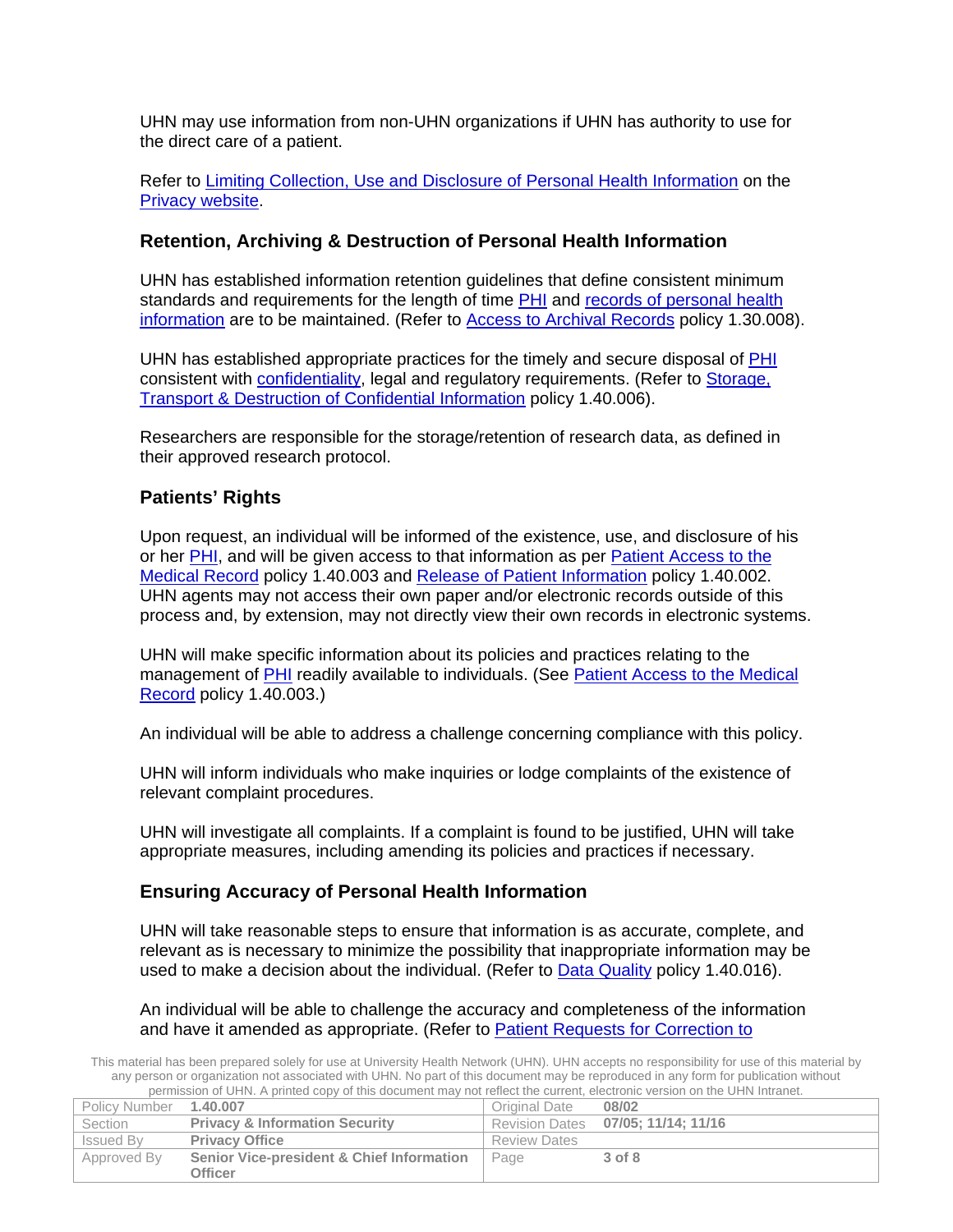[Medical Record](http://documents.uhn.ca/sites/uhn/Policies/administrative/privacy__and__information_security/uhnflv027553-doc.pdf) policy 1.40.010). If a challenge is not resolved to the satisfaction of the individual, UHN will record the substance of the unresolved challenge in the form of a letter from the patient, to be stored in the patient's medical record. When appropriate, the existence of the unresolved challenge will be transmitted to third parties having access to the information in question.

## **Ensuring Safeguards for Personal Health Information**

UHN will protect the safety and respect the confidentiality of [PHI](#page-6-0) through appropriate safeguards, as per Information Security [& Appropriate Use of Technology](http://documents.uhn.ca/sites/uhn/Policies/administrative/privacy__and__information_security/uhnflv029505-doc.pdf) policy 1.40.012)

## **Loss of Personal Health Information**

In compliance with PHIPA, UHN will inform patients of the loss, theft or inappropriate access of their **PHI** as soon as reasonably possible. (See [Incident Reporting & Review](http://documents.uhn.ca/sites/uhn/Policies/clinical/medical-legal-clinical_ethics/3.20.005-doc.pdf) policy 3.20.005.)

## **Employee Training & Awareness**

UHN will make its employees aware of the importance of maintaining the confidentiality of personal health information. As a condition of employment, all new UHN employees/ [agents](#page-6-3) must sign a [Confidentiality Agreement](http://documents.uhn.ca/sites/uhn/policies/policy_attachments/uhnprod004805.pdf) (form D-3236). (See UHN's [Code of](http://documents.uhn.ca/sites/uhn/Human_Resources/Code_of_Ethics/code_of_ethics.pdf)  [Workplace Ethics.](http://documents.uhn.ca/sites/uhn/Human_Resources/Code_of_Ethics/code_of_ethics.pdf)) All existing UHN employees will be required to re-sign the [Confidentiality Agreement](http://documents.uhn.ca/sites/uhn/policies/policy_attachments/uhnprod004805.pdf) **annually**. This safeguard may also be facilitated though contractual provisions.

Ongoing education efforts will be delivered to ensure employees, [agents,](#page-6-3) and third parties are provided with tools, training and support as appropriate to enable them to fulfill their duties as it relates to the privacy of PHI.

UHN is also committed to protecting the privacy of its employees. Employee personal information will only be collected, used, and disclosed as per [Personal Information](http://documents.uhn.ca/sites/uhn/Policies/Human_Resources/Employment/2.10.013.pdf)  [Protection](http://documents.uhn.ca/sites/uhn/Policies/Human_Resources/Employment/2.10.013.pdf) policy 2.10.013.

## **Exceptions**

Any exceptions to this policy must be approved in advance by the director of Privacy and Access and may require the involvement of other groups. The Enterprise Privacy and Access Office may be contacted to initiate the request, by phone at 416-340-4800 ext. 6937 (14-6937) or by email to [privacy@uhn.on.ca.](mailto:privacy@uhn.on.ca)

Any exceptions to related policies must be approved in advance by their respective owners.

| Policy Number    | 1.40.007                                  | Original Date       | 08/02                              |
|------------------|-------------------------------------------|---------------------|------------------------------------|
| Section          | <b>Privacy &amp; Information Security</b> |                     | Revision Dates 07/05; 11/14; 11/16 |
| <b>Issued By</b> | <b>Privacy Office</b>                     | <b>Review Dates</b> |                                    |
| Approved By      | Senior Vice-president & Chief Information | Page                | 4 of 8                             |
|                  | <b>Officer</b>                            |                     |                                    |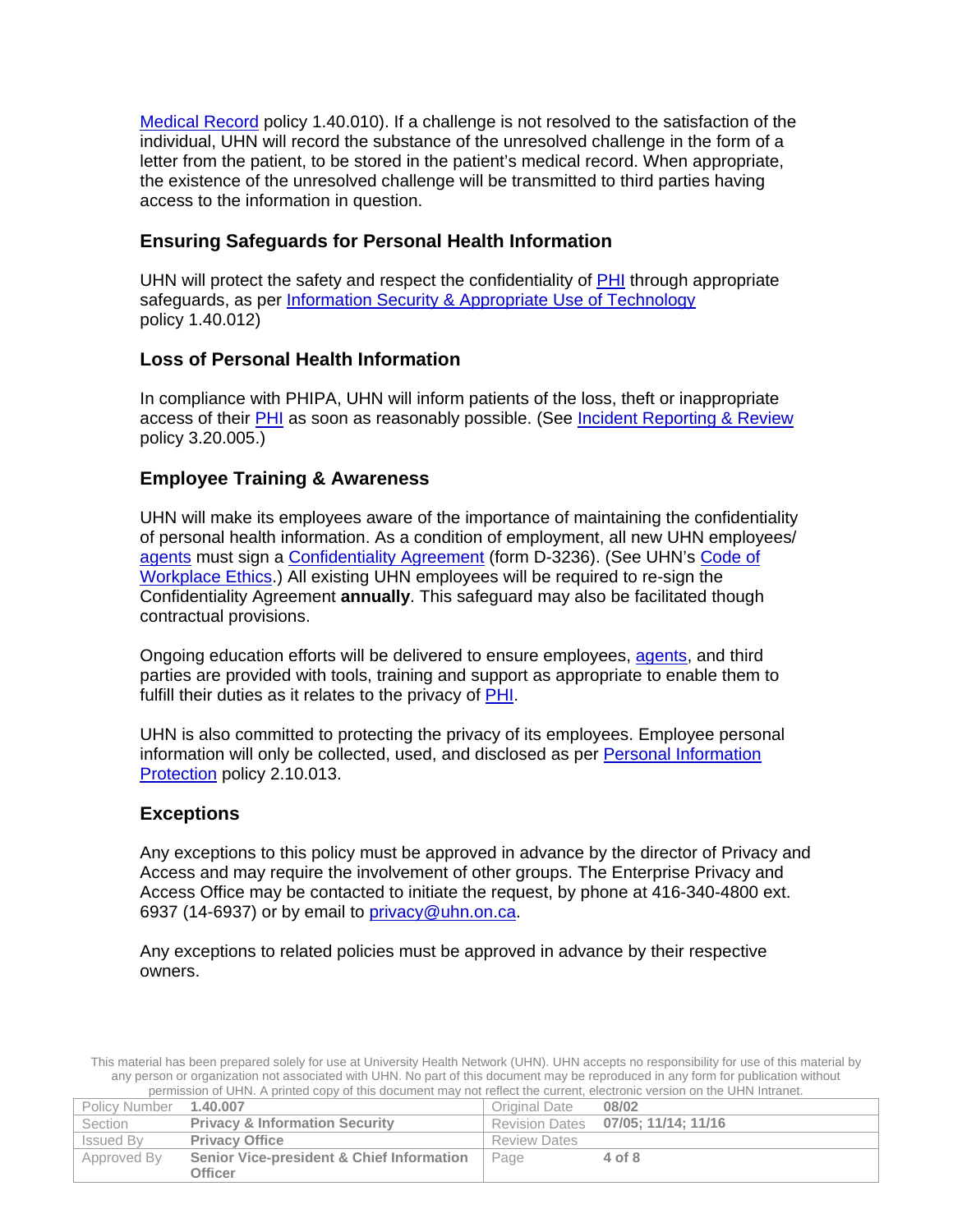## **Enforcement**

The Enterprise Privacy and Access Office will monitor adherence to this policy using a risk-based model, and report to the appropriate governance bodies.

Accountability for UHN's compliance with this policy rests with the President and Chief Executive Officer, although other individuals within UHN, authorized [agents,](#page-6-3) and/or thirdparties will be responsible for the day-to-day collection and processing of personal health information. In addition, other individuals within UHN are delegated to act on behalf of the Chief Executive Officer, such as the Senior Vice-president and Chief Information Officer or the designated privacy contact person, the director of Privacy and Access.

Breaches of this policy and [related privacy policies](#page-5-0) may be subject to disciplinary action, as outlined in [Sanctions for Breaches of Personal Health](http://documents.uhn.ca/sites/uhn/Policies/Human_Resources/Employee_Relations/2.50.008.pdf) Information policy 2.50.008 and the [Confidentiality Agreement](http://documents.uhn.ca/sites/uhn/policies/policy_attachments/uhnprod004805.pdf) (form D-3236).

UHN and its agents are also subject to the fines and penalties set out in PHIPA.

## **Responsibilities**

#### **Enterprise Privacy and Access Office (EPAO) / Information Security Office (ISO)**

- enterprise governance, framework, strategy
- development of enterprise policies, procedures, controls, standards
- reporting and escalation to senior management team/board

#### **Affiliates of UHN**

Affiliates of UHN include, but are not limited to:

- foundations
- Global Centre for eHealth
- Techna
- Altum Health
- International Patient Program

Affiliate responsibilities include:

- customizing policies for their own line of business
- implementing their own procedures

#### **Management / Supervisor**

- comprehend and adhere to this policy
- develop operating procedures/practices within department (including supporting

| Policy Number 1.40.007 |                                           | Original Date       | 08/02                              |
|------------------------|-------------------------------------------|---------------------|------------------------------------|
| Section                | <b>Privacy &amp; Information Security</b> |                     | Revision Dates 07/05; 11/14; 11/16 |
| <b>Issued By</b>       | <b>Privacy Office</b>                     | <b>Review Dates</b> |                                    |
| Approved By            | Senior Vice-president & Chief Information | Page                | $5$ of $8$                         |
|                        | Officer                                   |                     |                                    |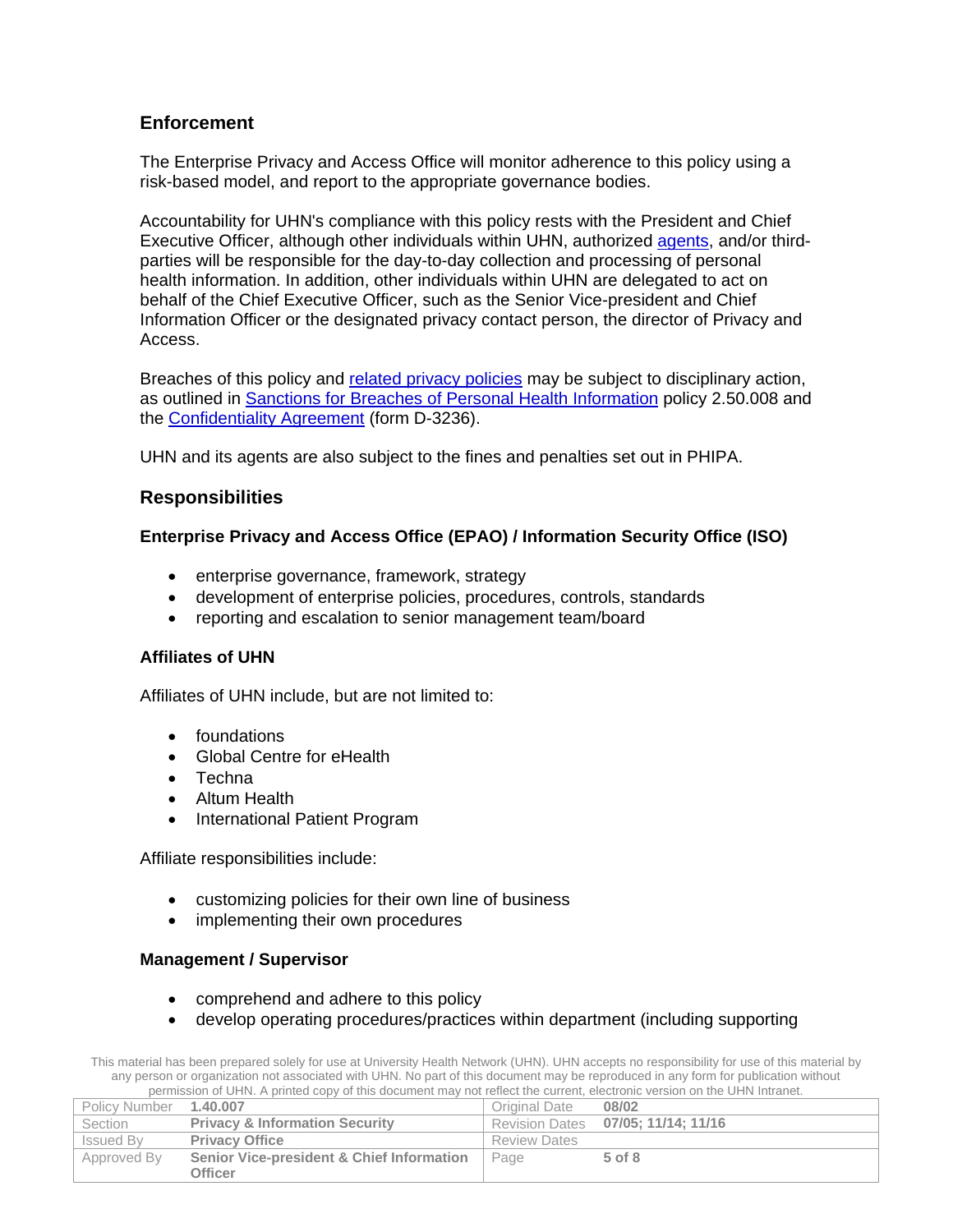documentation that support this policy)

- know where the policies/supporting tips are published on the intranet
- ensure staff, consultants, contractors, fellows, students, vendors and volunteers are knowledgeable of policies, standards and procedures
- ensure that EPAO and ISO are aware of all technologies that are being utilized for storing and transporting [PHI](#page-6-0) and [corporate confidential information \(CCI\)](#page-6-6)

#### **Physician Offices / Surgeon Offices**

- comprehend and adhere to this policy
- develop operating procedures/practices within department (including supporting documentation)
- know where the policies/supporting tips are published on the intranet
- ensure staff are knowledgeable of policies
- ensure that EPAO and ISO are aware of all technologies that are being utilized for storing and transporting **PHI** and [CCI](#page-6-6)

#### **Employees, Consultants, Contractors, Fellows, Students, Vendors, Volunteers, & Residents**

- comprehend and adhere to this policy and supporting departmental procedures
- know where the policies/supporting tips are published on the intranet
- only use technologies that are supported by UHN policies
- ask questions when unsure of a policy or procedure

#### <span id="page-5-0"></span>**Related Documents**

- [Access to Archival Records](http://documents.uhn.ca/sites/uhn/Policies/Administrative/Legal_Affairs/1.30.008.pdf) policy 1.30.008
- [Acting with Integrity: A Code of Workplace Ethics](http://documents.uhn.ca/sites/uhn/Human_Resources/Code_of_Ethics/code_of_ethics.pdf)
- [Confidentiality Agreement](http://documents.uhn.ca/sites/uhn/policies/policy_attachments/uhnprod004805.pdf) (form D-3236)
- [Consent for the Collection, Use & Disclosure of Personal Health Information](http://documents.uhn.ca/sites/uhn/Privacy/General_Information/How_to_CUD_consent.pdf)
- [Data Ownership, Stewardship & Security of Health Information](http://documents.uhn.ca/sites/uhn/Policies/Research_Manual/Information_Management/40.50.004.pdf) policy 40.50.004
- [Data Quality](http://documents.uhn.ca/sites/uhn/Policies/administrative/privacy__and__information_security/uhnflv029510-doc.pdf) policy 1.40.016
- [Incident Reporting & Review](http://documents.uhn.ca/sites/uhn/Policies/clinical/medical-legal-clinical_ethics/3.20.005-doc.pdf) policy 3.20.005
- [Information Security & Appropriate Use of Technology](http://documents.uhn.ca/sites/uhn/Policies/administrative/privacy__and__information_security/uhnflv029505-doc.pdf) policy 1.40.012
- [Limiting Collection, Use and Disclosure of Personal Health Information](http://documents.uhn.ca/sites/uhn/Privacy/General_Information/Limiting_CUD.pdf)
- [Patient Access to the Medical Record](http://documents.uhn.ca/sites/uhn/Policies/administrative/privacy__and__information_security/uhnflv027555-doc.pdf) policy 1.40.003
- [Patient Requests for Correction to Medical Record](http://documents.uhn.ca/sites/uhn/Policies/administrative/privacy__and__information_security/uhnflv027553-doc.pdf) policy 1.40.010
- [Personal Information Protection](http://documents.uhn.ca/sites/uhn/Policies/Human_Resources/Employment/2.10.013.pdf) policy 2.10.013
- [Release of Patient Information](http://documents.uhn.ca/sites/uhn/Policies/administrative/privacy__and__information_security/uhnflv027554-doc.pdf) policy 1.40.002
- [Sanctions for Breaches of Personal Health Information](http://documents.uhn.ca/sites/uhn/Policies/Human_Resources/Employee_Relations/2.50.008.pdf) policy 2.50.008
- [Storage, Transport & Destruction of Confidential Information](http://documents.uhn.ca/sites/uhn/Policies/administrative/privacy__and__information_security/1.40.006-doc.pdf) policy 1.40.006

| Policy Number | 1.40.007                                  | Original Date       | 08/02                              |
|---------------|-------------------------------------------|---------------------|------------------------------------|
| Section       | <b>Privacy &amp; Information Security</b> |                     | Revision Dates 07/05; 11/14; 11/16 |
| Issued By     | <b>Privacy Office</b>                     | <b>Review Dates</b> |                                    |
| Approved By   | Senior Vice-president & Chief Information | Page                | 6 of 8                             |
|               | Officer                                   |                     |                                    |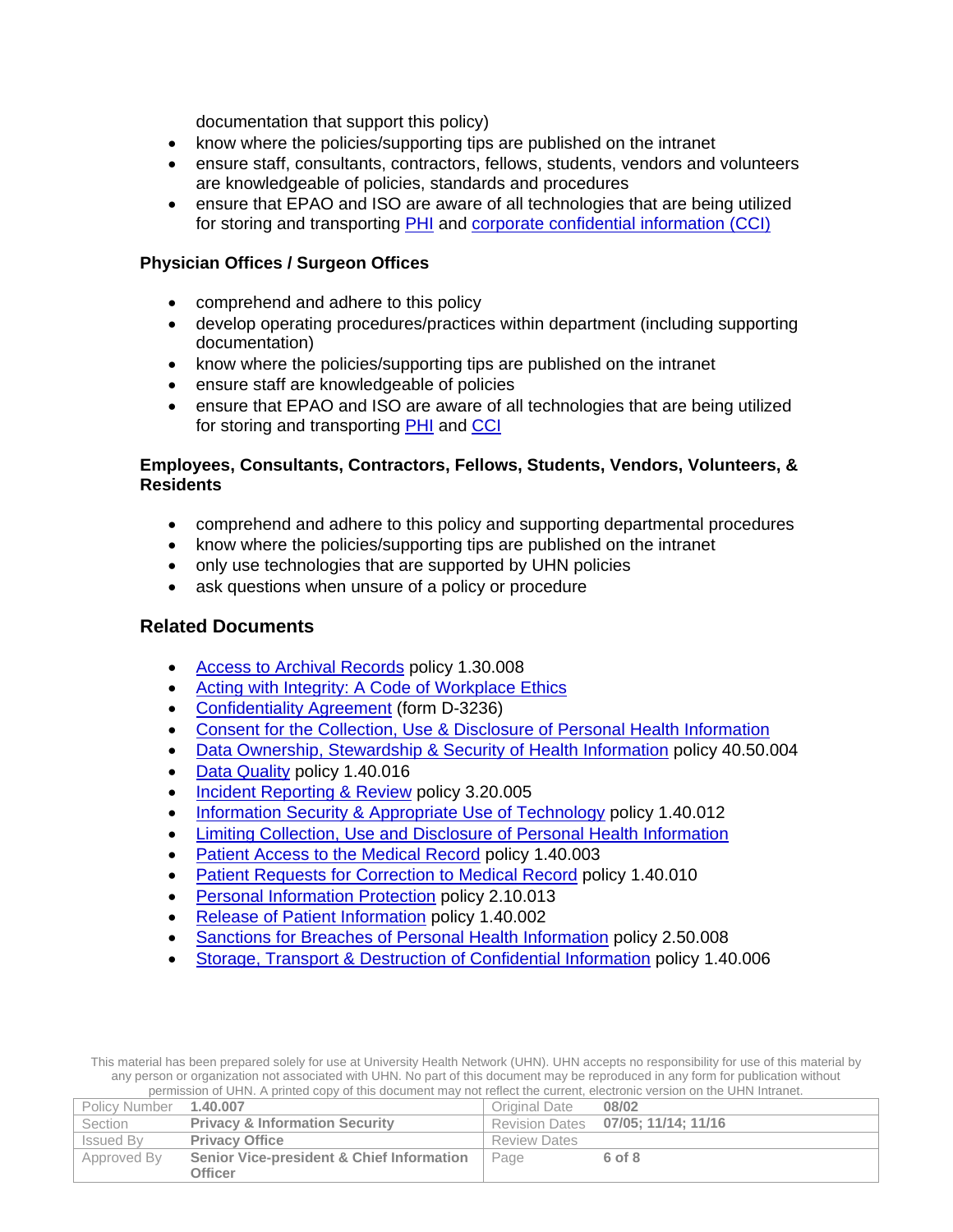## **Definitions**

<span id="page-6-3"></span>**Agent:** A person that, with the authorization of UHN, acts for or on behalf of the organization in respect of personal health information for the purposes of UHN and not the agent's own purposes, whether or not the agent has the authority to bind the custodian, whether or not the agent is employed by UHN and whether or not the agent is being remunerated. Examples of agents of UHN include, but are not limited to, employees, volunteers, students, physicians, residents, fellows, consultants, researchers, vendors.

<span id="page-6-5"></span>**Confidential information:** Confidential information maintained at UHN can fall under three categories, Personal Health Information, Personal Information, and Corporate Confidential Information.

<span id="page-6-6"></span>**Corporate confidential information (CCI):** Information maintained by UHN that is not routinely made publicly available, including financial, administrative, commercial and technical information, and can also include records containing legal advice and employee-related information. These records may be subject to the Freedom of Information and Protection of Privacy Act (FIPPA).

<span id="page-6-2"></span>**Health information custodian:** Listed persons or organizations under the Personal Health Information Protection Act, such as hospitals, who have custody or control of personal health information as a result of the work they do. As a public hospital, UHN is considered to be a health information custodian (as per Personal Health Information Protection Act, 2004, Schedule A, Explanatory Note).

<span id="page-6-0"></span>**Personal health information (PHI):** Any identifying information about an individual relating to the individual's health or to the provision of health care to the individual. For example, an individual's health number and/or medical record would be considered personal health information, subject to the Personal Health Information Protection Act (PHIPA).

<span id="page-6-1"></span>**Personal information (PI):** Identifying information about an individual that does not contain health care information. Examples include an individual's age, religion, address and telephone number. Records that contain PI may be subject to the Freedom of Information and Protection of Privacy Act (FIPPA).

<span id="page-6-4"></span>**Record of personal health information:** The Personal Health Information Protection Act defines a record as personal health information in any form or in any medium, whether in written, printed, photographic or electronic form or otherwise.

# **References**

1. ISO/IEC 29100:2011

#### 2. Personal Health Information Protection Act, 2004

| Policy Number 1.40.007 |                                           | Original Date       | 08/02                              |
|------------------------|-------------------------------------------|---------------------|------------------------------------|
| Section                | <b>Privacy &amp; Information Security</b> |                     | Revision Dates 07/05; 11/14; 11/16 |
| <b>Issued By</b>       | <b>Privacy Office</b>                     | <b>Review Dates</b> |                                    |
| Approved By            | Senior Vice-president & Chief Information | Page                | 7 of 8                             |
|                        | <b>Officer</b>                            |                     |                                    |